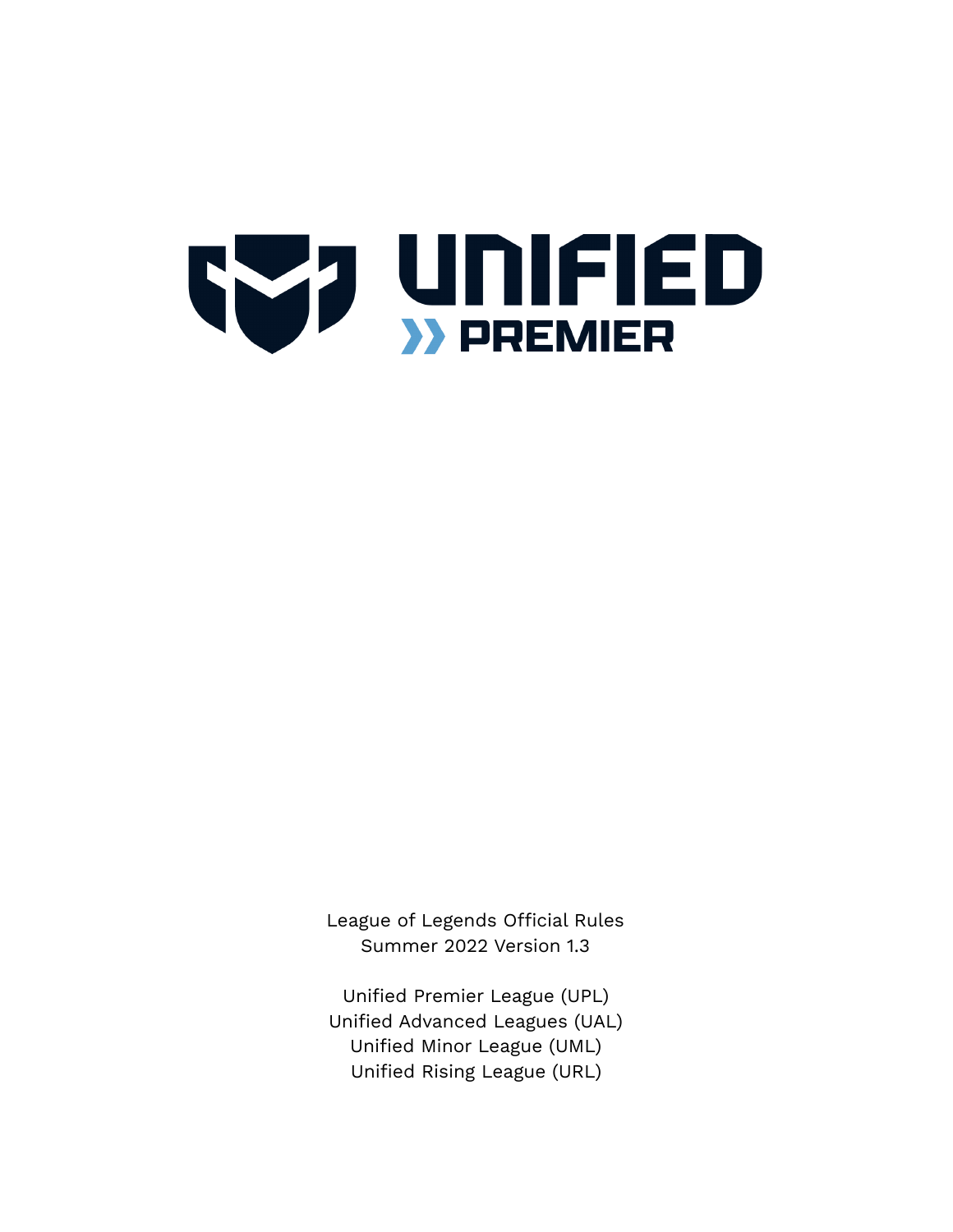These Official Rules ("**Rules**") of the Unified Premier League ("**UPL**") and Unified Advanced League ("**UAL**") and Unified Minor League ("**UML**") and Unified Rising League ("**URL**") apply to the teams participating in each League 2022 (each, a "**Team**"), as well as their players for each official roster (each, a "**Player**"), owners, coaches, managers (collectively with Players, "**Team Members**"). These Rules apply only to Unified Premier Leagues and not to any other competitions, tournaments, or leagues inside a Unified Product as administered by employees, contractors, or agents of the Leagues ("**League Officials**").

# **1. Application**

- **1.1. Team applications** Teams will apply to Unified Premiere which encompasses the URL, UML, UAL and UPL leagues. Once the application process is completed Tournament Officials will place teams in their respective leagues as denoted by the guidelines provided with the application.
	- 1.1.1. On the application teams will be asked which league they wish to participate in, this will be taken into account when evaluating the team for placement but it is not a guarantee.

# **2. League Structure**

# **2.1. Definition of Terms**

- 2.1.1. **Game.** An instance of competition on the Summoner's Rift map that is played until a winner is determined by one of the following methods, whichever occurs first:
	- (a) completion of the final objective (destruction of nexus)
	- (b) one Team surrendering the Game
	- (c) a Team forfeiting
	- (d) Awarded Game Victory
- 2.1.2. **Match.** A set of Games that is played until one Team wins a majority of the total Games. The winning Team will either receive a win tally in a league format or advance to the next round in a tournament format.
	- (a) **Best-of-3.** Winning two Games out of three.
	- (b) **Best-of-5.** Winning three Games out of five.

### **2.2. Phase Overviews**

- 2.2.1. **Regular Season.** This phase consists of a single round-robin format where all matches are best-of-3.
	- 2.2.1.1. **UPL**. Twenty four (24) teams playing in four (4) divisions of six (6), each playing five (5) Matches against all other teams in their division.
	- 2.2.1.2. **UAL**. Twenty four (24) teams playing in four (4) divisions of six (6), each playing five (5) Matches against all other teams in their division.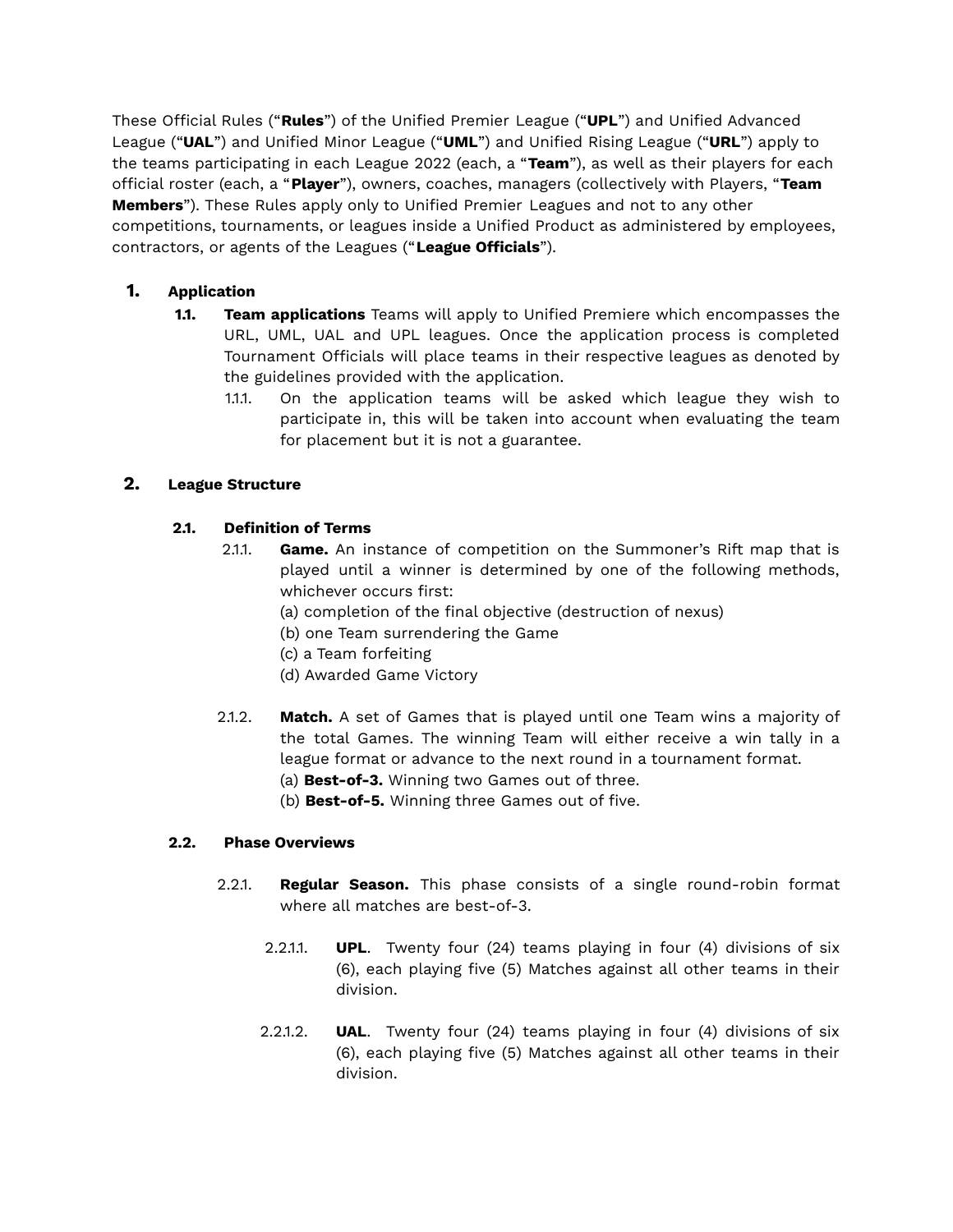- 2.2.1.3. **UML**. Twenty four (24) teams playing in four (4) divisions of six (6), each playing five (5) Matches against all other teams in their division.
- 2.2.1.4. **URL**. Twenty four (24) teams playing in four (4) divisions of six (6), each playing five (5) Matches against all other teams in their division.

### 2.2.1.5. **Regular Season Tiebreakers**

Tiebreakers occur in the event that multiple Teams have the same match record at the conclusion of the regular season. Tiebreakers are decided by predetermined methods. If a tie cannot be broken, one or more Best-of-1 Games will be played between the Teams after the end of the Regular Season if it affects postseason participation.

### 2.2.1.5.1. **Tiebreaker Timing**

If additional tiebreaker Games are needed to resolve any ties, Games will be played at a time approved by the League following the final Game of the Regular Season but prior to the first day of Playoffs.

### 2.2.1.5.2. **Two-Way Tie**

If two teams have the same Match Record, their head-to-head record will be used to determine the final standings.

### 2.2.1.5.3. **Three-Way Tie**

If three Teams are tied with the same Match Record, the head-to-head records of the three teams will be used to determine the final standings. There are two possible combinations of record in a three-way tiebreaker:

(a) One Team has an aggregate record of 2-0, the next Team has an aggregate record of 1-1, and the last team has an aggregate record of 0-2. The 2-0 Team will be awarded the highest seed available in the tiebreaker and the 1-1 Team will be awarded the second highest seed available in the tiebreaker.

(b) Each Team in the tiebreaker has a combined record of 1-1 against each other. Individual game win/loss differential will be used to seed the teams.

- 2.2.2. **Playoffs** Playoffs structure is subject to change based on the number of participating teams, this will be announced once applications close.
	- 2.2.2.1. **UPL**. The top sixteen (16) teams, four (4) from each division. Seeded according to their Regular Season rank determined by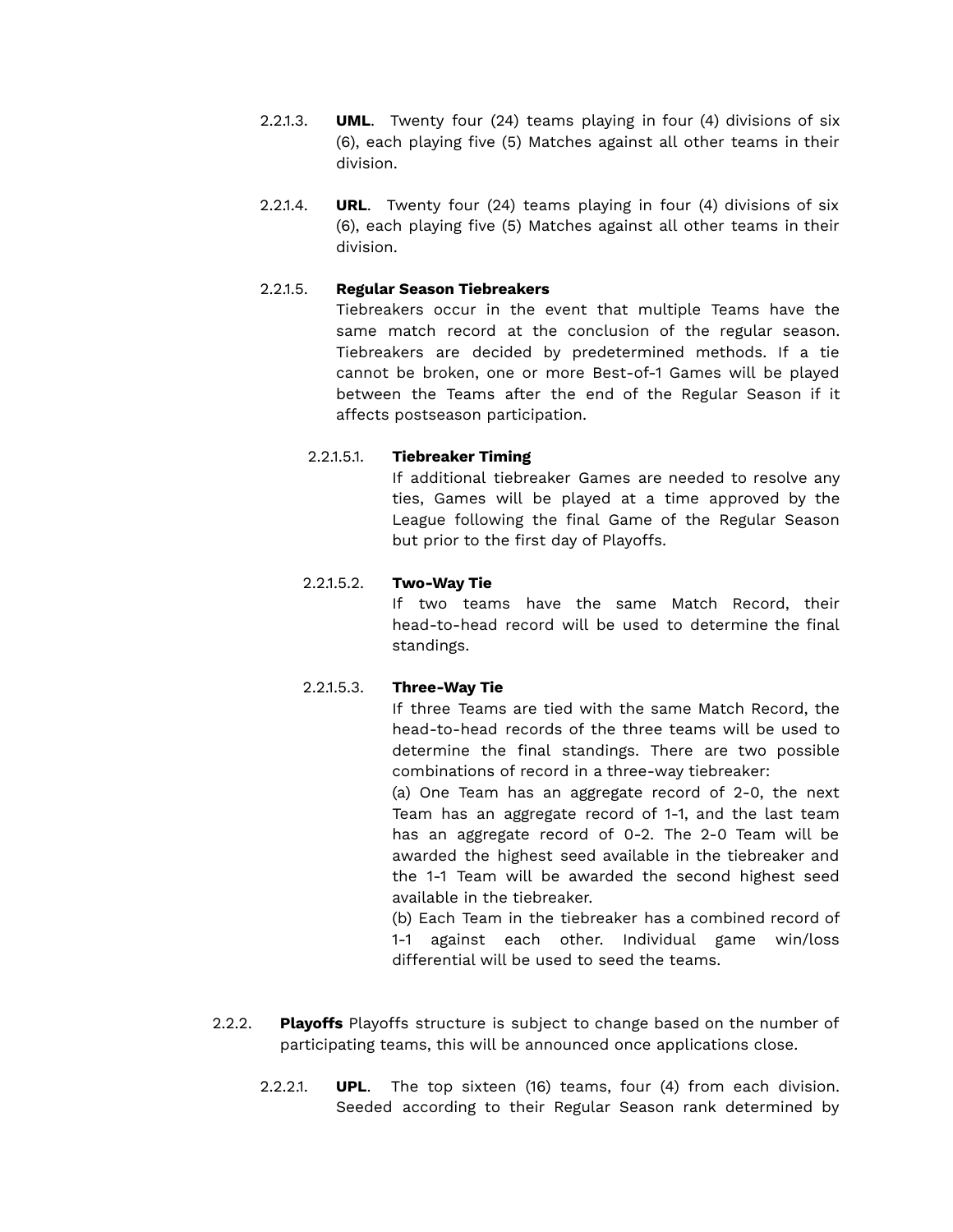Match winning percentage. Each round of playoffs will consist of best-of-three (Bo3) Matches, except for Lower and Grand Finals will be best-of-five (Bo5)

- 2.2.2.2. **UAL**. Four-round single-elimination tournament among the top sixteen (16) teams , four (4) from each division. Seeded according to their Regular Season rank determined by Match winning percentage. Each round of the playoffs will consist of best-of-three (Bo3) Matches, except the Finals will be best-of-five (Bo5).
- 2.2.2.3. **UML**. Four-round single-elimination tournament among the top sixteen (16) teams , four (4) from each division. Seeded according to their Regular Season rank determined by Match winning percentage. Each round of the playoffs will consist of best-of-three (Bo3) Matches, except the Finals will be best-of-five (Bo5).
- 2.2.2.4. **URL**. Four-round single-elimination tournament among the top sixteen (16) teams , four (4) from each division. Seeded according to their Regular Season rank determined by Match winning percentage. Each round of the playoffs will consist of best-of-three (Bo3) Matches, except the Finals will be best-of-five (Bo5).
- **2.3. Side selection** The side each team is playing on is randomly determined at the start of the season. These assignments have already been determined and can be found on the google sheet/Platform. After each completed Game, the losing team will decide which side they select.

### **2.4. Schedule**

#### **UPL and UML**

- 2.4.1. Summer Registration Ends (May 16th at 6 PM ET)
- 2.4.2. Summer Regular Season (June 2nd August 11th )
- 2.4.3. Summer Week 1 Roster Lock (May 31st at 8 PM ET)
- 2.4.4. Summer Week 2 Roster Lock (June 7th at 8 PM ET)
- 2.4.5. Summer Week 3 Roster Lock (June 14th at 8 PM ET)
- 2.4.6. Summer Week 4 Roster Lock (June 21st at 8 PM ET)
- 2.4.7. Summer Week 5 Roster Lock ( June 28th at 8 PM ET)
- 2.4.8. Summer Playoffs (July 8th August 12th)
- 2.4.9. Summer Playoff Roster Lock ( July 5th at 8 PM ET)

### **UAL and URL**

- 2.4.10. Summer Registration Ends (May 16th at 6 PM ET)
- 2.4.11. Summer Regular Season (June 1st August 10th )
- 2.4.12. Summer Week 1 Roster Lock (May 30th at 8 PM ET)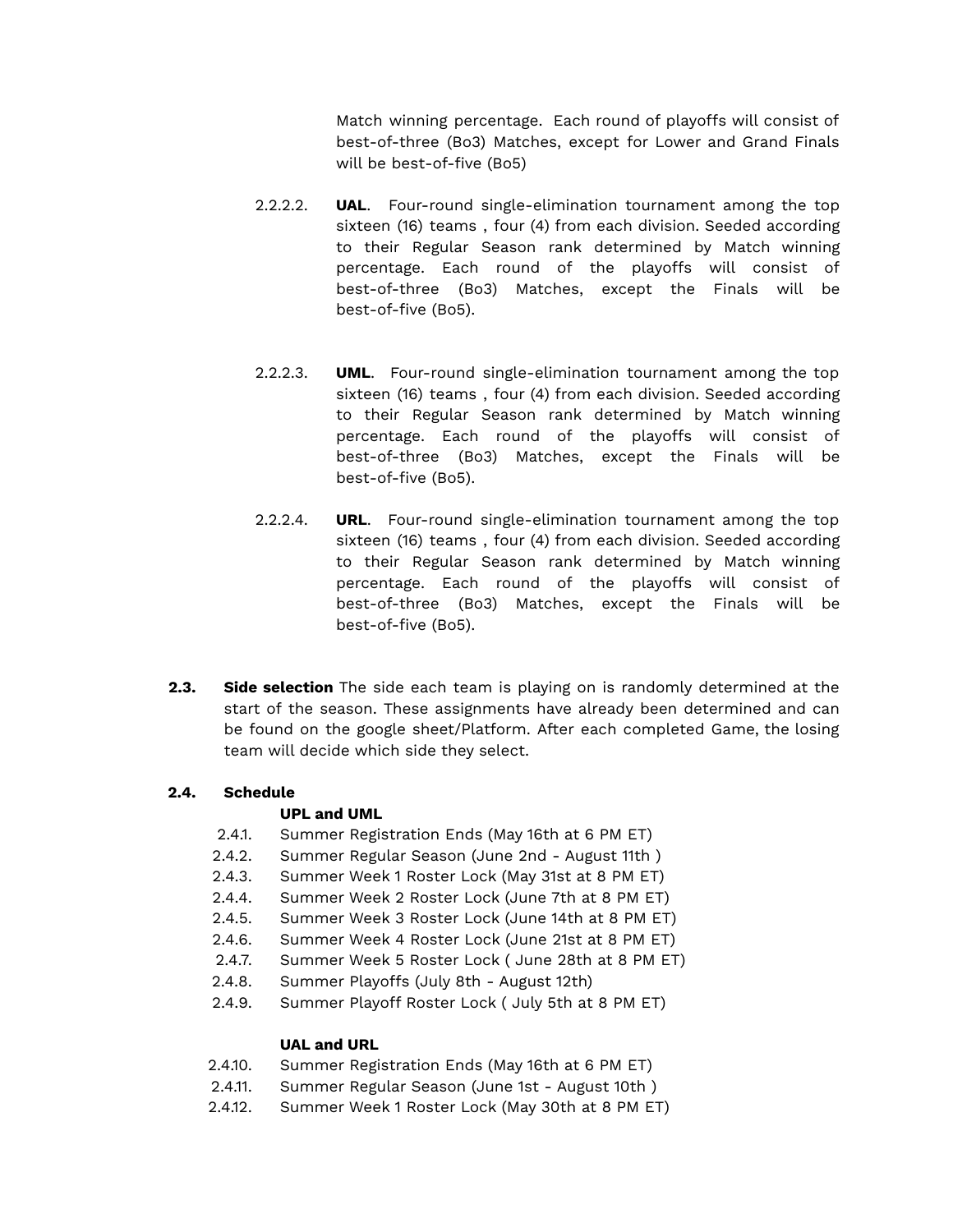- 2.4.13. Summer Week 2 Roster Lock (June 6th at 8 PM ET)
- 2.4.14. Summer Week 3 Roster Lock (June 13th at 8 PM ET)
- 2.4.15. Summer Week 4 Roster Lock (June 20th at 8 PM ET)
- 2.4.16. Summer Week 5 Roster Lock ( June 27th at 8 PM ET)
- 2.4.17. Summer Playoffs (July 7th August 13th)
- 2.4.18. Summer Playoff Roster Lock ( July 4th at 8 PM ET)

#### **3. Team Member Eligibility**

#### **3.1. Rank Requirements**

Unified will use Season 12 Solo/Duo Queue ranks when applicable. An in depth breakdown of player eligibility can be found here (insert link to graphic/mre detailed sheet)

- 3.1.1. UPL. There are no rank requirements or restrictions for the Unified Premier League.
- 3.1.2. UAL. Players are not permitted to be above the rank of Grandmaster. The roster rank average should be Masters 400 LP or below.
- 3.1.3. UML. Players are not permitted to be above the Rank of Grandmaster. The roster rank average should be Masters 200 LP or below.
- 3.1.4. URL. Players are not permitted to be above the Rank of Diamond 1.

#### **3.2. Roster Representation**

- 3.2.1. **Team Rosters.** Teams may have, at most, ten (10) players on their roster. When removing/benching a player, they will not be removed from the roster and will instead be dropped down to a substitute position where they will remain for the rest of the season. Teams will not be able to have more than ten (10) different players compete in a given season. Teams must have at least one (1) designated starting player at each position (Top, Jungle, Mid, Bot, Support). A player listed on a team's roster may not play for a different team in any Unified League during the same week.
- 3.2.2. **Roster Changes.** At the start of the season, teams are allotted ten player slots. Five of those will be the starting roster entering their respective league. The other five will be vacant until substitute players are added to the team. If a player is removed from the roster, that slot will no longer be usable. For a roster change to go into effect, a team representative must submit a "Roster Change/Name Change Form" before that week's Roster Lock for their respective league.

#### **3.3. Weekly Roster Locks**

Each week in which a Team is scheduled to play in either the UPL, UAL, or UML, the Team's roster will be checked to confirm that all players are eligible to compete that week for their respective league. If a player fails the check, they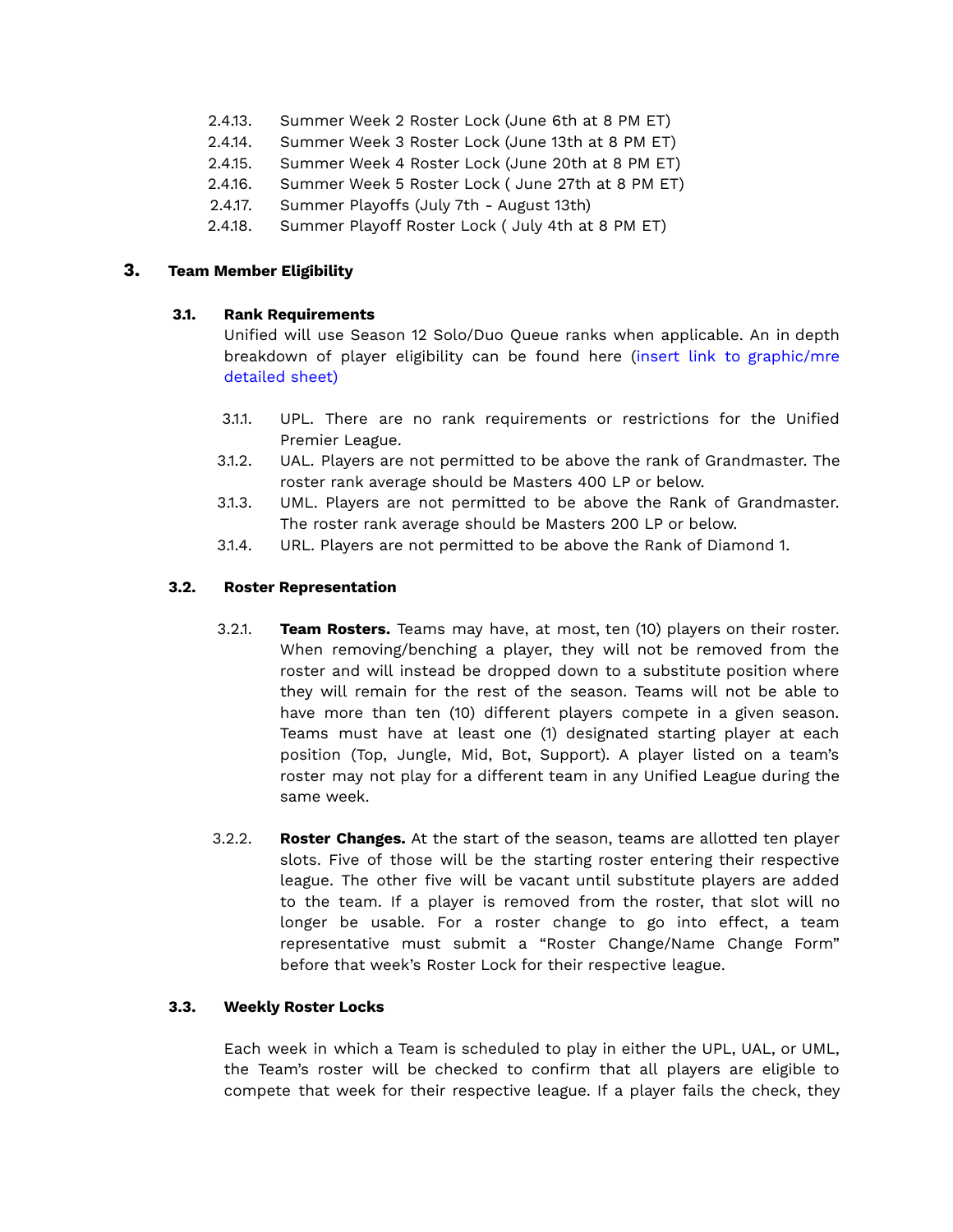will be marked ineligible and will be barred from competing that week. If a player is added to the roster, they must be added at least 72 hours before the scheduled match time to be eligible for play.

## **3.4. Emergency Substitutions**

Substitute players must already be listed on the team roster. Emergency substitutions of players not listed on the roster are not permitted barring extenuating circumstances. If a team needs to play with a substitute who was not in a starting position on the roster before roster lock their last two bans will be lost. If an additional substitute must be used all bans will be lost.

### **3.5. Summoner Names**

All Summoner Names must abide by Riot Games' account policies. Summoner names that violate Riot Games' account policies are subject to punishment by Riot Games. Penalties are under the discretion of a League Official. Report all name changes to a League Official and complete the roster change form.

#### **3.6. Banned Accounts**

If a Player is account or ID banned by Riot Games, they will be ineligible to play in any Unified League (UPL, UAL, UML) until their ban period is over.

#### **3.7. Discord Representation**

All Team Members must have their discord nickname match their Summoner

Name or name on the teams roster sheet.

#### **Example:**

#### Players: **[Team Initials] In-Game-Name**

#### Staff: **[Team Initials] Name**

If a Player is not using the naming convention, the game will be delayed by League Officials until the name is corrected.

### **4. Pre-Match Process**

#### **4.1. Rescheduling**

All matches will have a set time and date to be played. However, two opposing teams may come to an agreement on rescheduling a match to a different date and/or time. In order to reschedule your match, a reschedule form must be submitted.

### **Playoffs**

If the match being rescheduled is during the postseason, the match must take place at least 48 hours prior to the beginning of the next round.

#### **4.2. Competitive Patch**

All Games will be played on the current patch of the live League of Legends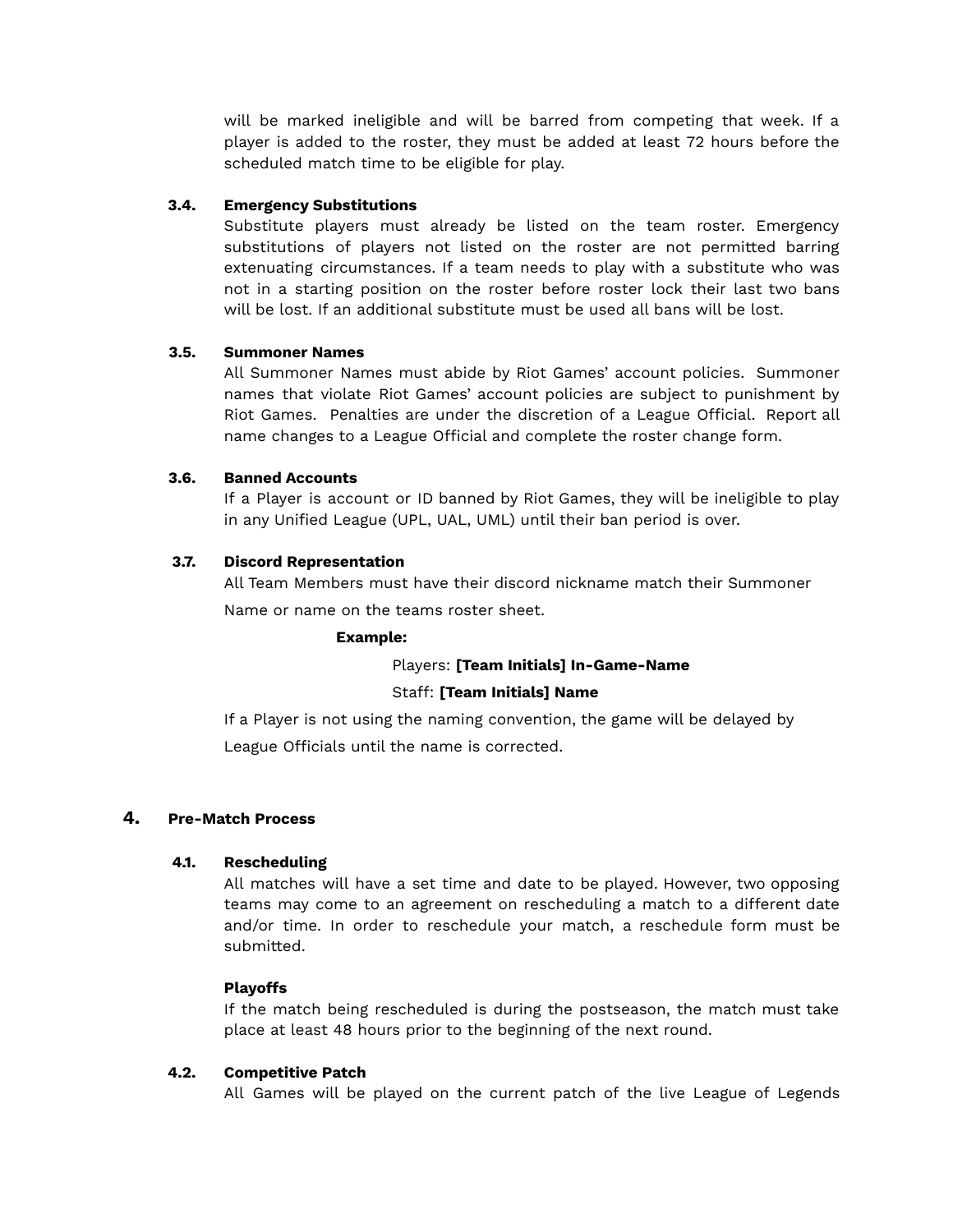server.

### **4.3. Pre-Match Setup**

- 4.3.1. **Discord.** All five starting Team members plus any coaches or staff must be in their designated Discord voice channel in the Unified Discord server no later than 8:00 PM ET or the rescheduled start time.
- 4.3.2. **Tournament Codes.** Tournament codes will be available at the start of the season.
- 4.3.3. **Side Selection.** The higher seeded team coming into a Match will have side selection for Game 1 of a series. If both teams are equally seeded, then teams will coinflip to determine who gets side selection. A League Official may be contacted to oversee the coinflip.

### **4.4. Game Setup and Play Restrictions**

- 4.4.1. **Champion Select.** Teams are permitted and encouraged to use a third party tool (e.g. [https://draftlol.dawe.gg\)](https://draftlol.dawe.gg) to conduct the draft phase of a Game in order to avoid certain players not owning all Champions. Both teams may agree to opt out and use the in-client Champion Select.
- 4.4.2. **Selection Error.** If a Team or Player makes a wrong selection when picking or banning, they must immediately stop the pick/ban phase and notify a League Official as well as the opposing team with the intended pick or ban.
- 4.4.3. **Trading Champions.** Teams must complete all champion trades before the 20-second mark during the trading phase.
- 4.4.4. **Game Start After Pick/Ban.** A Game will start immediately after the pick/ban process is complete, unless otherwise stated by a League Official. At this point, coaches or any non-Players must leave the call or mute on discord.
- 4.4.5. **Failure to Connect.** If a bugsplat, disconnect, or any other technical issue occurs which interrupts the loading process and prevents a Player(s) from joining the Game upon Game start, the Game must be immediately paused until all ten Players are connected to the Game.
- 4.4.6. **Restrictions on Gameplay.** Restrictions may be added at any time before and during a Match if there are known or suspected bugs with any items, Champions, skins, runes, Summoner Spells, or for any other reason as determined by League Officials. Most restrictions applied will follow Riot's guidelines.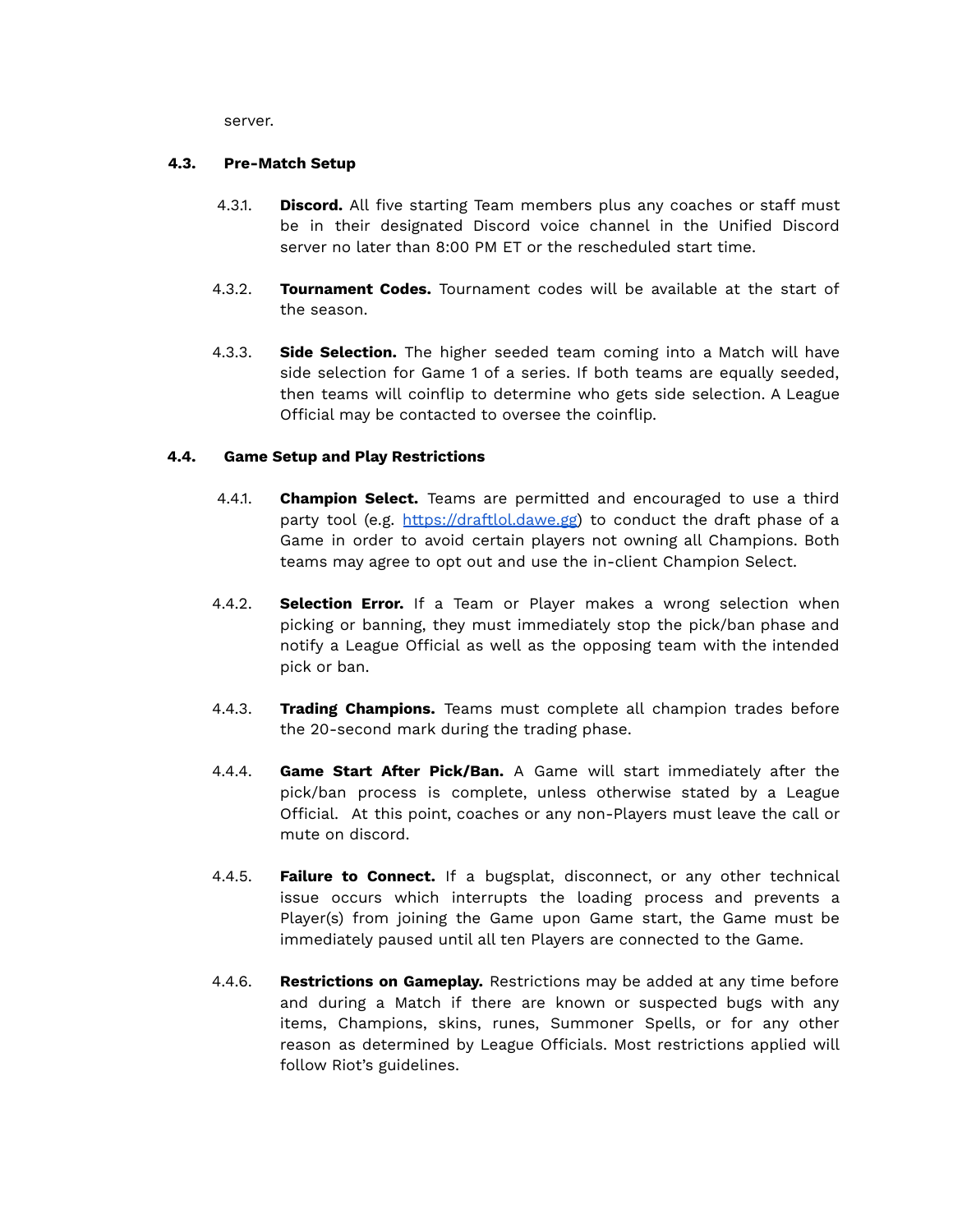#### **5. Pauses and Crashes**

#### **5.1. Definition of Terms**

- 5.1.1. **Unintentional Disconnection.** A Player losing connection to the Game due to problems or issues with their network, PC, or LoL client.
- 5.1.2. **Intentional Disconnection.** A Player losing connection to the Game due to the Player's actions (i.e. quitting the Game before the Game is completed.) Any actions of a Player which lead to a disconnection shall be deemed intentional, regardless of the Player's actual intent.
- 5.1.3. **Server Crash.** All Players losing connection to a Game due to an issue with the LoL server.
- 5.1.4. **Game of Record (GOR).** A Game where all ten (10) Players have loaded in and the Game has progressed to a point of meaningful interaction between opposing Teams. Game of Record has occurred when one of the following happens:
	- (a) Establishing line-of-sight between Players on opposing Teams.
	- (b) Setting foot in the opposing team's jungle by either Team
	- (c) Establishing vision in the opposing Team's jungle
	- (d) Throwing a skillshot ability into the opposing Team's jungle, regardless of whether or not the ability dealt damage.
	- (e) Game time reaches 1:30

#### **5.2. Stoppage of Play**

- 5.2.1. **Directed Pause** Teams may pause the Match immediately following any of the events described below.
	- (a) An Unintentional Disconnection

(b) A hardware or software malfunction (e.g. network goes down or LoL game crash)

- (c) Physical interference with a Player (e.g. broken mouse or chair)
- 5.2.2. **Resuming the Game** Players from both Teams need to signal they are ready before resuming a Game. Both Teams should communicate using the in-game all chat to do so. Only when both Teams have signaled that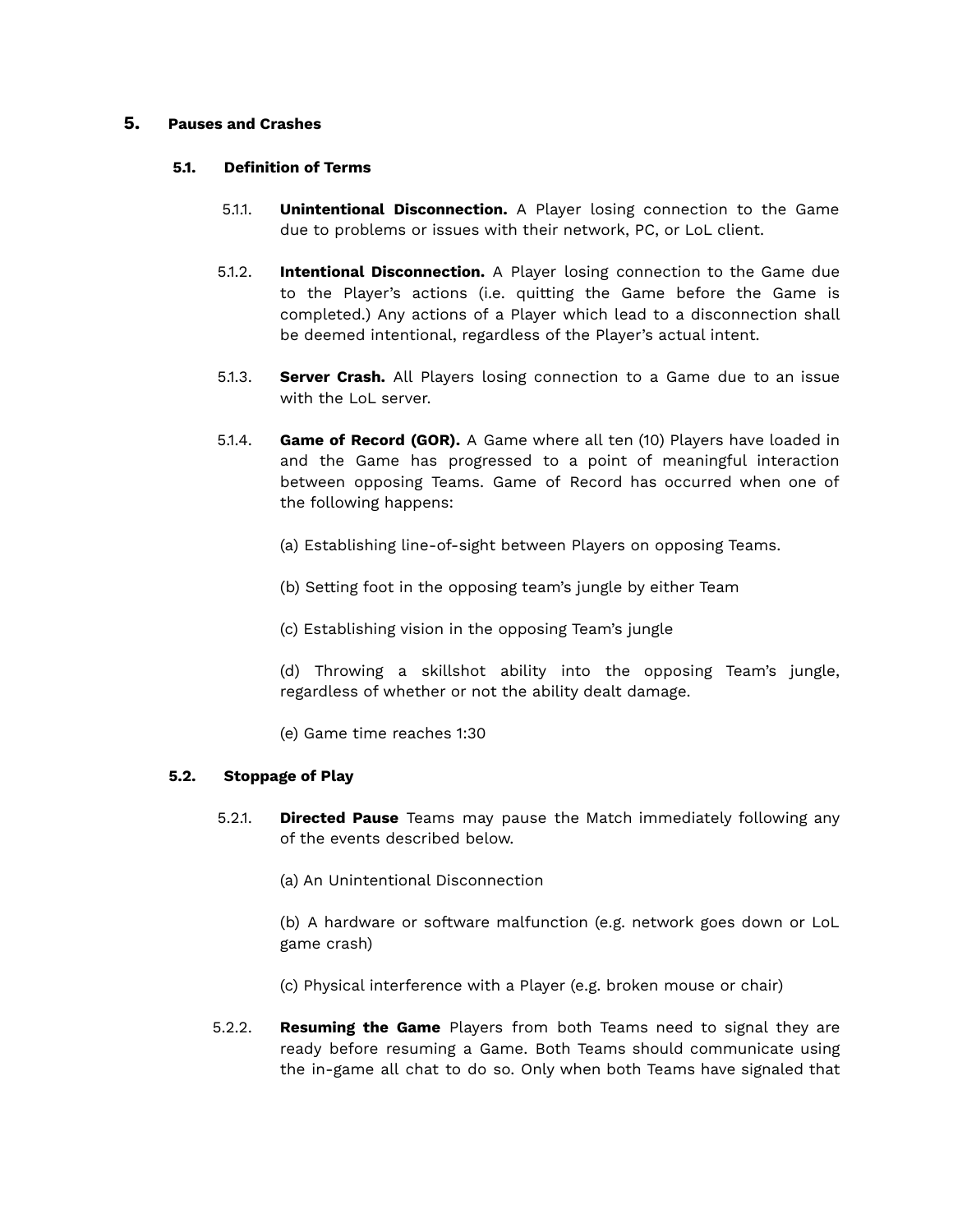they are ready to resume play should the Game be unpaused.

- **5.3. Remakes Before GOR** If a player notices that a Player's rune or GUI settings have not applied correctly between the Game lobby and Match, the Player can pause the Game to adjust the settings. If the settings cannot be correctly adjusted, then the Game may be restarted if, before GOR has been decided.
	- 5.3.1. **Remake Procedure** In the event of a terminal situation in which League Officials intend to declare a remake, League Officials must first consider whether a Game victory should be awarded to a Team.

League officials, in their sole discretion, may determine that a Team cannot avoid defeat to a degree of reasonable certainty.

### **6. Post-Match Process**

#### **6.1. Post-Game Process**

- 6.1.1. **Break.** Maximum of ten (10) minutes between games.
- 6.1.2. **Side Selection.** The losing team of the previous Game will have side selection for the next Game.

#### **6.2. Post-Match Process**

6.2.1. **Results** Team Representatives are responsible for submitting the results of their Matches no later than 24 hours after the Match has ended.

# **7. Team Member Conduct**

All rules and Regulations presented in the Riot Games' Terms of Service must be adhered to by each Team Member. Unsportsmanlike behavior is not allowed and subject to penalty by League Officials. Players who use inappropriate language in their games or on discord are subject to penalty by League Officials.

Players may not collude for or against a Team to present an unfair advantage. Players and Teams must play at their full potential to retain a competitive standard within a Game. Players or Teams may not send or receive any information to unauthorized agents.

All Players must use their own accounts. Teams that are found to be account sharing or smurfing will be subject to penalty. If a Team is caught using a smurf or account sharing, the Player will be disqualified with the potential of the Team being disqualified.

Third-party programs are prohibited. This included programs or devices that provide an unfair advantage or modify the LoL client in any way. A Team found using any third-party programs will be disqualified.